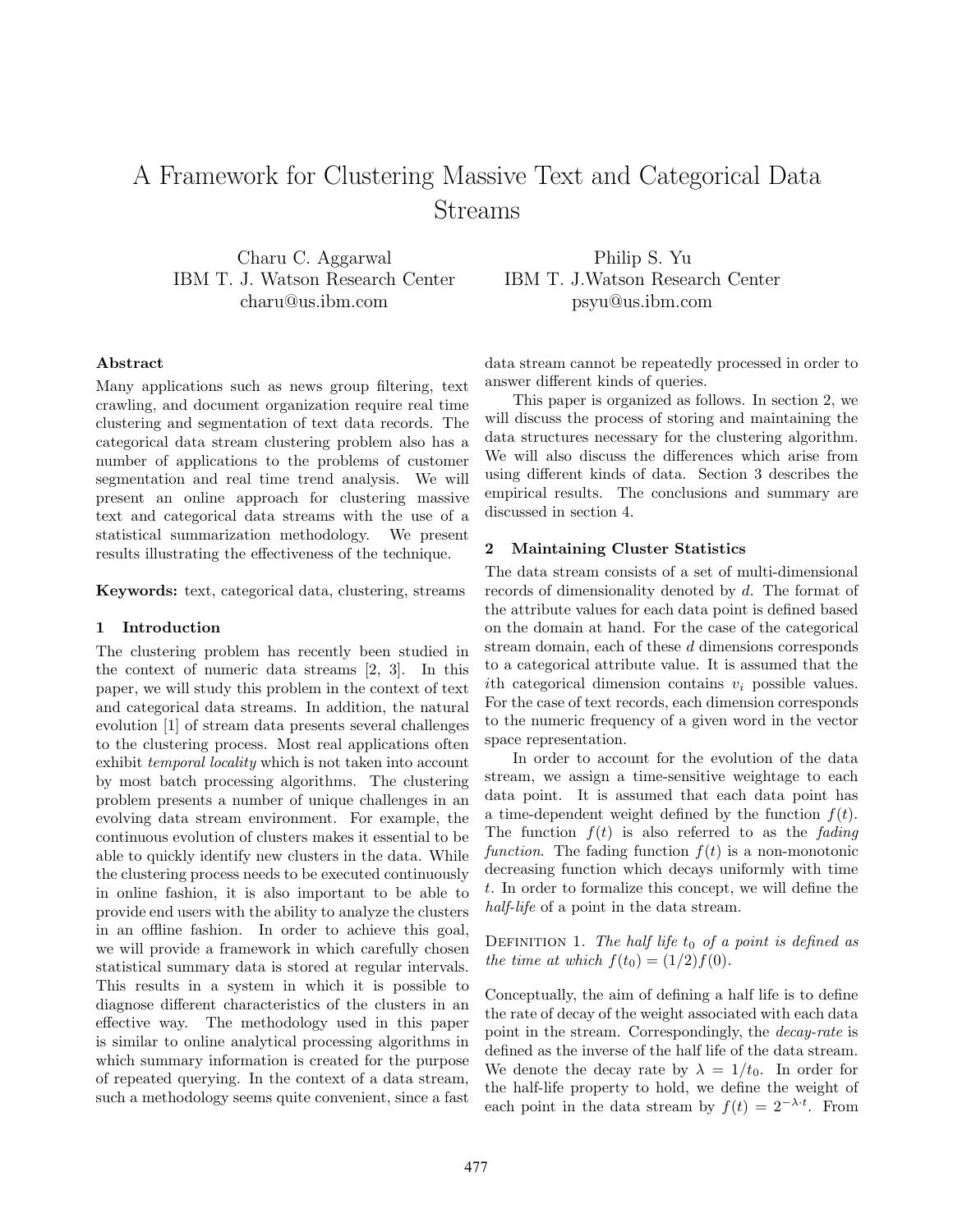the perspective of the clustering process, the weight of each data point is  $f(t)$ . It is easy to see that this decay function creates a half life of  $1/\lambda$ . It is also evident that by changing the value of  $\lambda$ , it is possible to change the rate at which the importance of the historical information in the data stream decays. The higher the value of λ, the lower the importance of the historical information compared to more recent data. By changing the value of this parameter, it is possible to obtain considerable control on the rate at which the historical statistics are allowed to decay. For more stable data streams, it is desirable to pick a smaller value of  $\lambda$ , whereas for rapidly evolving data streams, it is desirable to pick a larger value of  $\lambda$ .

For the purpose of achieving greater accuracy in the clustering process, it is necessary to maintain a high level of granularity in the underlying data structures. In order to achieve this goal, we will use a process in which condensed clusters of data points are maintained. We will refer to such groups as *cluster droplets*. This is analogous to the summary cluster feature statistics stored in [2, 4]. We will discuss and define the cluster droplet differently for the case of text and categorical data streams respectively. First, we will define the cluster droplet for the categorical data domain:

DEFINITION 2. A cluster droplet  $\mathcal{D}(t, \mathcal{C})$  for a set of categorical data points  $C$  at time t is referred to as a tuple  $(\overline{DF2}, \overline{DF1}, n, w(t), l)$ , in which each tuple component is defined as follows:

- The vector DF2 contains  $\sum_{i\in\{1...d\}, j\in\{1,...d\}, i\neq j} v_i$ .  $v_j$  entries. For each pair of dimensions, we main- $\lim v_i \cdot v_j$  values. We note that  $v_i$  is number of possible categorical values of dimension i and  $v_j$  is the number of possible values of dimension j. Thus, for each of the  $v_i \cdot v_j$  categorical value pairs i and j, we maintain the (weighted) counts of the number of points for each value pair which are included in cluster C. In other words, for every possible pair of categorical values of dimensions i and j, we maintain the weighted number of points in the cluster in which these values co-occur.
- The vector  $\overline{DF1}$  contains  $\sum_{i=1}^{d} v_i$  entries. For each  $i, we maintain a weighted count of each of the  $v_i$$ possible values of categorical attribute i occurring in the cluster.
- The entry n contains the number of data points in the cluster.
- The entry  $w(t)$  contains the sum of the weights of the data points at time t. We note that the value  $w(t)$  is a function of the time t and decays with

time unless new data points are added to the droplet  $\mathcal{D}(t)$ .

• The entry l contains the time stamp of the last time that a data point was added to the cluster.

We note that the above definition of a droplet assumes a data set in which each categorical attribute assumes a small number of possible values. (Thus, the value of  $v_i$  for each dimension i is relatively small.) However, in many cases, the data might actually be somewhat sparse. In such cases, the values of  $v_i$  could be relatively large. In those instances, we use a sparse representation. Specifically, for each pair of dimensions  $i$  and  $j$ , we maintain a list of the categorical value pairs which have non-zero counts. In a second list, we store the actual counts of these pairs. In many cases, this results in considerable savings of storage space. For example, consider the dimension pairs i and j, which contain  $v_i$ and  $v_i$  possible categorical values. Also, let us consider the case when  $b_i \leq v_i$  and  $b_j \leq v_j$  of them have nonzero presence in the droplet. Thus, at most  $b_i \cdot b_j$ categorical attribute pairs will co-occur in the points in the cluster. We maintain a list of these (at most)  $b_{ij}$  <  $b_i \cdot b_j$  value pairs along with the corresponding counts. This requires a storage of  $3 \cdot b_{ij}$  values. (Two entries are required for the identities of the value pairs and one is required for the count.) We note that if the number of distinct non-zero values  $b_i$  and  $b_j$  are substantially lower than the number of possible nonzero values  $v_i$  and  $v_j$  respectively, then it may be more economical to store  $3 \cdot b_{ij}$  values instead of  $v_i \cdot v_j$  entries. These correspond to the list of categorical values which have non-zero presence together with the corresponding weighted counts. Similarly, for the case of  $\overline{DF1}$ , we only need to maintain  $2 \cdot b_i$  entries for each dimension *i*.

Next, we consider the case of the text data set which is an example of a sparse numeric data set. This is because most documents contain only a small fraction of the vocabulary with non-zero frequency. The only difference with the categorical data domain is the way in which the underlying cluster droplets are maintained.

DEFINITION 3. A cluster droplet  $\mathcal{D}(t, \mathcal{C})$  for a set of text data points  $C$  at time  $t$  is defined to as a tuple  $(\overline{DF2}, \overline{DF1}, n, w(t), l)$ . Each tuple component is defined as follows:

• The vector  $\overline{DF2}$  contains  $3 \cdot wb \cdot (wb-1)/2$  entries. Here wb is the number of distinct words in the cluster C. For each pair of dimensions, we maintain a list of the pairs of word ids with non-zero counts. We also maintained the sum of the weighted counts for such word pairs.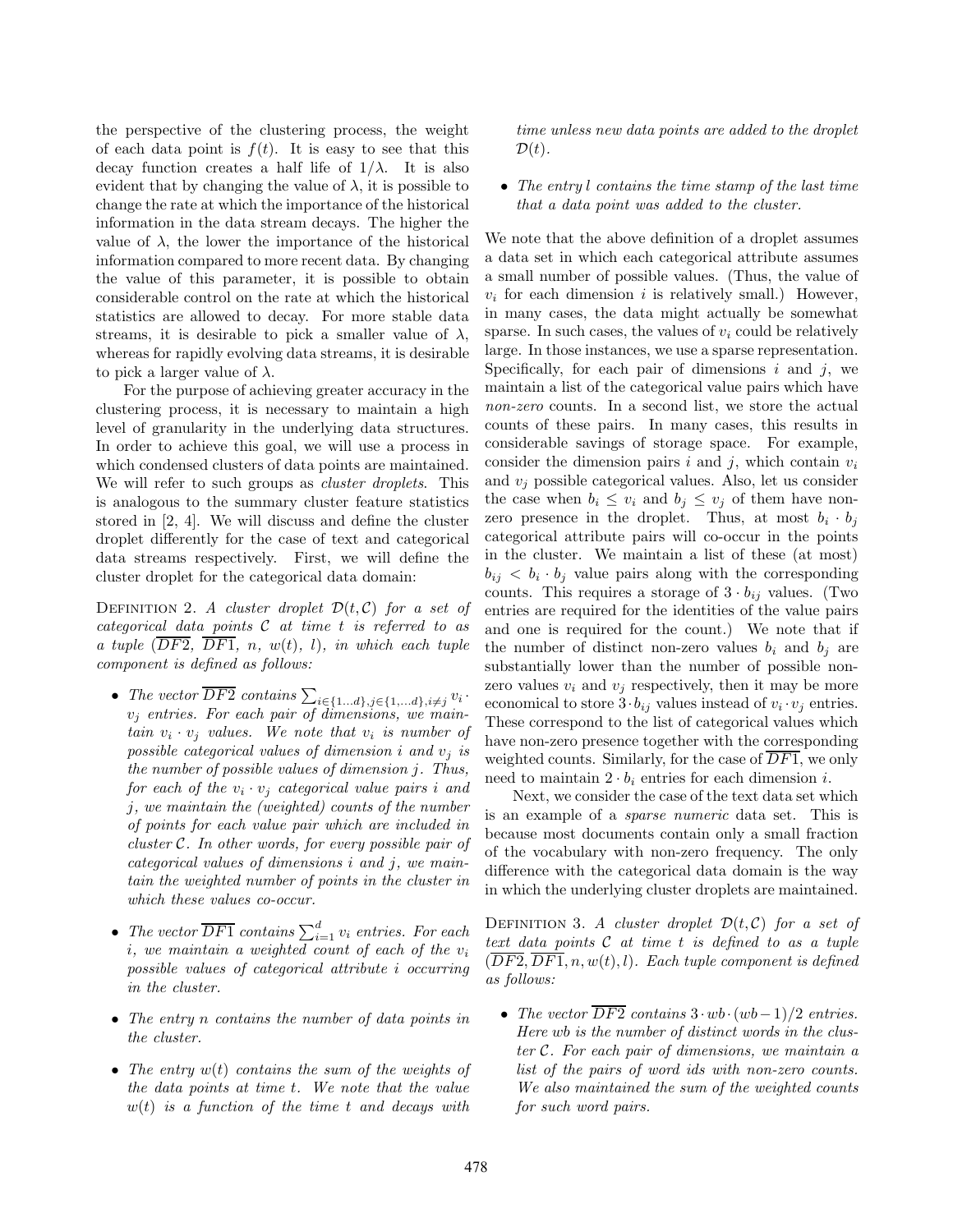- The vector  $\overline{DF1}$  contains  $2 \cdot wb$  entries. We maintain the identities of the words with non-zero counts. In addition, we maintain the sum of the weighted counts for each word occurring in the cluster.
- The entry n contains the number of data points in the cluster.
- The entry  $w(t)$  contains the sum of the weights of the data points at time t. We note that the value  $w(t)$  is a function of the time t and decays with time unless new data points are added to the droplet  $\mathcal{D}(t)$ .
- The entry l contains the time stamp of the last time that a data point was added to the cluster.

The concept of cluster droplet has some interesting properties that will be useful during the maintenance process. These properties relate to the additivity and decay behavior of the cluster droplet.

Observation 2.1. Consider the cluster droplets  $\mathcal{D}(t, \mathcal{C}_1) =$  $(\overline{DF2_1}, \overline{DF1_1}, n_1, w(t)_1, l_1)$  and  $\mathcal{D}(t, \mathcal{C}_2) =$  $(\overline{DF2_2}, \overline{DF1_2}, n_2, w(t)_2, l_2)$ . Then the cluster droplet  $\mathcal{D}(t, \mathcal{C}_1 \cup \mathcal{C}_2)$  is defined by the tuple  $(DF2_1 +$  $DF2_2, DF1_1+DF1_2, n_1+n_2, w(t)_1+w(t)_2, max\{l_1, l_2\}).$ 

The cluster droplet for the union of two clusters is the sum of individual entries. The only exception is the last entry which is the maxima of the two last-update times. We note that the additivity property provides considerable convenience for data stream processing since the entries can be updated efficiently using simple additive and maxima operations.

The second observation relates to the rate of decay of the condensed droplets. Since the weights of each data point decay with the passage of time, the corresponding entries also decay at the same rate. Correspondingly, we make the following observation:

Observation 2.2. Consider the cluster droplet  $\mathcal{D}(t, \mathcal{C}) =$ 

 $(\overline{DF2}, \overline{DF1}, n, w(t), l)$ . Then the entries of of the same cluster droplet C at a time  $t' > t$  are given by  $\mathcal{D}(t', \mathcal{C}) =$  $(\overline{DF2} \cdot 2^{-\lambda \cdot (t'-t)}, \overline{DF1} \cdot 2^{-\lambda \cdot (t'-t)}, n, w(t) \cdot 2^{-\lambda \cdot (t'-t)}, l).$ 

The above observation is important in regulating the rate at which the data points in the cluster decay over time. The combination of the two observations discussed above are essential in maintaining the clusters over time.

2.1 Cluster Droplet Maintenance In this subsection, we will discuss the process of cluster droplet maintenance. The maintenance algorithm continuously maintains the droplets  $C_1 \ldots C_k$ , which it updates as new data points arrive. For each cluster, the entire set of statistics in the droplet is maintained. The maximum number ki of droplets maintained is dependent upon the amount of available main memory. Even if modest memory resources are available, the statistics can be maintained at a relatively high level of granularity.

At the beginning of algorithmic execution, we start with an empty set of clusters. As new data points arrive, unit clusters containing individual data points are created. Once a maximum number k of such clusters have been created, we can begin the process of online cluster maintenance. Thus, we initially start off with a trivial set of k clusters. These clusters are updated over time with the arrival of new data points.

When a new data point  $\overline{X}$  arrives, its similarity to each cluster droplet is computed. For the case of text data sets, the cosine similarity measure between  $\overline{DF1}$  and  $\overline{X}$  is used. For the case of categorical data sets, the similarity measure is computed as follows: for each attribute  $i$ , we calculate the (weighted) percentage of the records in the clusters which contain the same categorical value as the data point  $X$ . We note that for the cluster  $\mathcal{C}_i$ , this percentage can be computed from the summary information contained in cluster droplet  $\mathcal{D}(t, \mathcal{C}_i)$ . This is because the vector  $\overline{DF1}$  contains the weighted counts of each value for attribute i. The relevant weighted count is divided by the total weight  $w(t)$  in order to calculate the corresponding fractional presence of a particular categorical value of attribute  $i.$  Let the weighted fraction for attribute  $i$  and cluster  $\mathcal{C}_j$  be denoted by  $wf_i(\overline{X}, \mathcal{C}_j)$ . The average weighted fraction over all attributes for cluster  $\mathcal{C}_j$  is given by the similarity value  $S(\overline{X}, \mathcal{C}_j) = \sum_{i=1}^d w f_i(\overline{X}, \mathcal{C}_j)/d$ .

The similarity value  $S(X, \mathcal{C}_j)$  is computed over all clusters. The cluster with the maximum value of  $S(\overline{X}, \mathcal{C}_i)$  is chosen as the relevant cluster for data insertion. Let us assume that this cluster is  $\mathcal{C}_{mindex}$ . If the value of  $S(\overline{X}, \mathcal{C}_{mindex})$  is larger than the threshold thresh, then the point  $\overline{X}$  is assigned to the cluster  $\mathcal{C}_{mindex}$ . Otherwise, we check if some inactive cluster exists in the current set of cluster droplets. If no such inactive cluster exists, then the data point  $X$  is added to  $\mathcal{C}_{mindex}$ . On the other hand, when an inactive cluster does exist, a new cluster is created containing the solitary data point  $\overline{X}$ . This newly created cluster replaces the inactive cluster.

In the event that  $\overline{X}$  is inserted into the cluster  $\mathcal{C}_{mindex}$ , we need to perform two steps:

• We update the statistics to reflect the decay of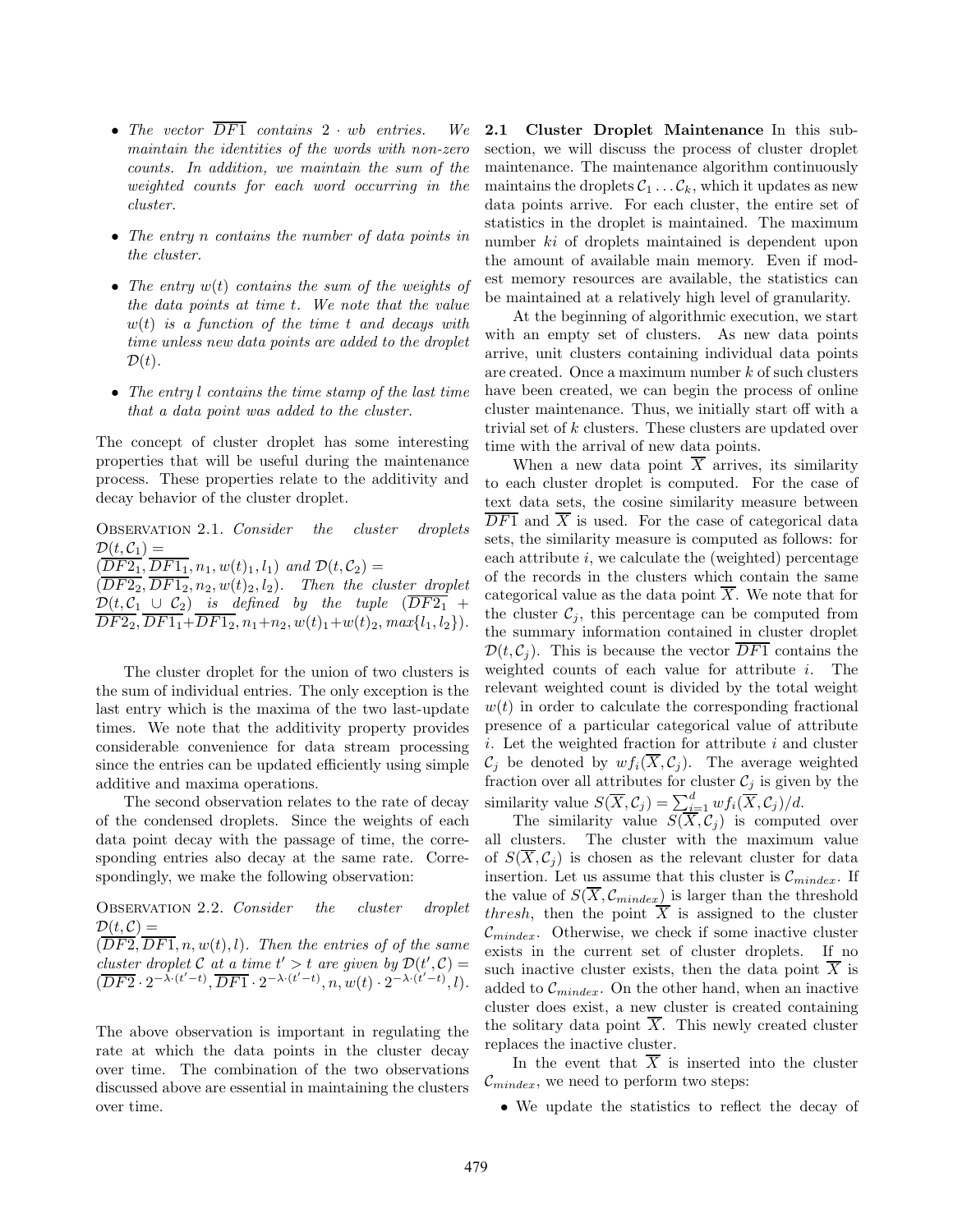the data points at the current moment in time. This updating is performed using the computation discussed in Observation 2.2. Thus, the relevant updates are performed in a "lazy" fashion. In other words, the statistics for a cluster do not decay, until a new point is added to it. Let the corresponding time stamp of the moment of addition be t. The last update time  $l$  is available from the cluster droplet statistics. We multiply the entries in the vectors  $\overline{DC2}$ ,  $\overline{DC1}$  and  $w(t)$  by the factor  $2^{-\lambda \cdot (t-l)}$ in order to update the corresponding statistics. We note that the lazy update mechanism results in stale decay characteristics for most of the clusters. This does not however affect the afore-discussed computation of the similarity measures.

• In the second step, we add the statistics for each newly arriving data point to the statistics for  $\mathcal{C}_{mindex}$  by using the computation discussed in Observation 2.2.

In the event that the newly arriving data point does not naturally fit in any of the cluster droplets and an inactive cluster does exist, then we replace the most inactive cluster by a new cluster containing the solitary data point  $\overline{X}$ . In particular, the replaced cluster is the least recently updated cluster among all inactive clusters. We also associate an id with each cluster when it is created. This id is unique to each cluster and is helpful in book keeping while comparing the set of droplets at two different time periods. We will discuss more details on this issue in the next section.

At a given moment in time, we maintain only the current snapshot of clusters in main memory. We also periodically store the statistical information about the clusters on disk. The main reason behind the storage of the snapshots of clusters at different moments in time is to be able to create and analyze the clusters over different time horizons. This can be done at regular time intervals, or it can be done by using a pyramidal time frame concept discussed in [2]. In the pyramidal time frame concept, the cluster droplets are stored at intervals which decrease exponentially with greater level of recency. Conceptually, the uniform time interval and the pyramidal time frame concepts provide no difference in terms of functionality. The only difference is in terms of a better level of approximation of a user specified time horizon using the pyramidal time frame. Therefore, we will refer the discussion of the pyramidal time frame to [2], and proceed with a (simpler) description using regular intervals of storage.



Figure 1: Cluster Purity with Stream Progression (Market1 Data Stream)

## 3 Experimental Results

We tested the approach for a variety of market basket and text data sets. The market basket data sets were constructed from the Apriori data generator, and then converted into a stream for the testing process. The conversion process was performed as follows: A total of  $n' = 10$  different random settings of the data set T20.I10.D10K footnoteWe use same notation as the Apriori data generator were generated. Each such "instance" of the data set was generated by using a different random seed. A continuous stream of records was created by concatenating the different instances of the data sets with one another. Since each data set contained  $b = 10,000$  records, the corresponding stream consisted of 100, 000 records. The market basket data stream was referred to as MStream1(S). We note that this stream has a very high level of temporal locality in its behavior. A second stream was generated from the same set of records, but in this case, the order of the records from the different data sets was randomized. Thus, a data point at a given stage of the stream could be generated from any of the sets of data. We refer to this stream as  $MStream1(R)$ . This stream has almost no temporal locality. A third stream was created which continuously evolves over time. In order to create this smoothly evolving data stream, we applied a block mixing procedure in a sequential fashion. In the first step, the first  $2 \cdot b$  records were randomized. In the next step, the block of records in the range  $(b, 3 \cdot b)$  were randomized. This process was repeated sequentially for each contiguous block of  $2 \cdot b$  records, at intervals of b records. The result was a data stream in which the evolution was more continuous than the original data. This stream exhibits a medium level of temporal locality. We refer to this data set as MStream1(E).

For the text data sets, we utilized a number of